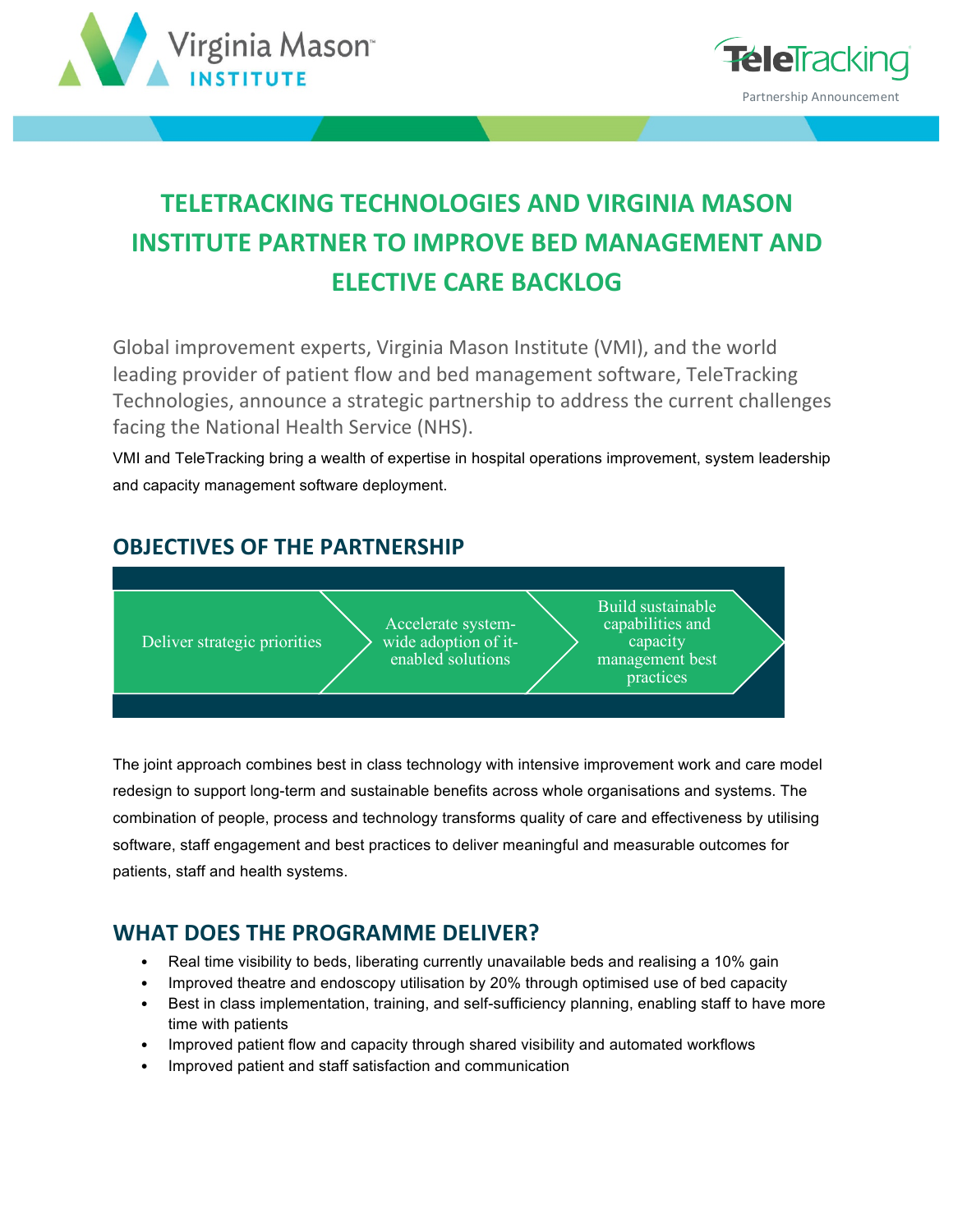



## **WHY IS THE PARTNERSHIP IMPORTANT FOR THE NHS?**

As healthcare providers look to industry partners to help them think and work differently, the need for real time information on services is critical, highlighting that the NHS must embrace scalable and sustainable solutions to deliver its ambitious goal of integrated care systems. TeleTracking's partnership with VMI is evidence that the combination of proven IT-enabled solutions with best-in-class improvement expertise, can deliver long term transformation. This transformation requires:

- Real time digital solutions that make it easier for caregivers to optimise patient care
- Proactive data that can be applied for better insights and planning
- Improved collaboration and communication amongst staff, allowing for more strategic problem solving and planning
- The right organizational culture and leadership model and methodologies to drive and sustain change
- Internationally recognized and proven approached to improving quality of care which yield measurable improvements in the most efficient and effective manner

## "WE BELIEVE IN BUILDING SELF-SUFFICIENCY, NOT DEPENDENCY SO **THAT YOUR ORGANISATION SEES MEASURABLE AND SUSTAINABLE** *RESULTS"*

#### **WHY TELETRACKING?**

- TeleTracking brings unrivalled experience in delivering integrated care systems with over 100+ Command Centres across the US, UK and Canada
- For over 30 years, we have worked with over 1,200 hospitals and health systems to develop our proven solution set and methodology for implementation that efficiently and effectively delivers collaborative, measurable results
- Our regional, national, and global networks connect you with cutting edge solutions and reference clients
- We share your values, with a deep understanding of, and commitment to, improving the quality of care and care delivery for patients and staff

## WHO DO WE WORK WITH?

TeleTracking works with Governments, Systems, Hospitals, Communities, Diagnostic Centres and Primary Care Facilities across the world.

## **OUR APPROACH TO IMPLEMENTATION**

Over a 20-week period, our experts work with your organisation to baseline and transform your bed management system and upgrade your theatres and endoscopy, enabling more throughput. Within the